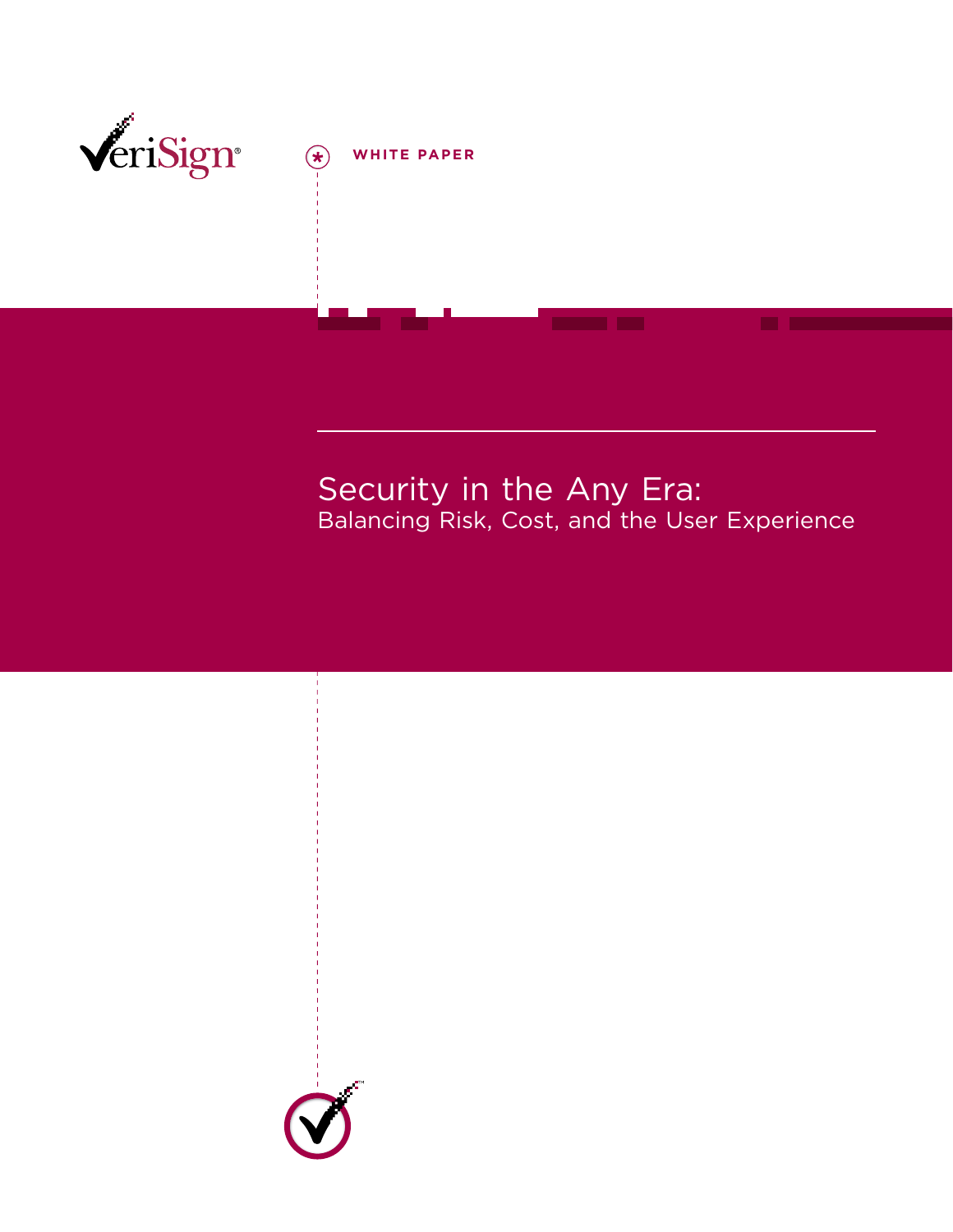

#### WHITE PAPER  $\left( \ast \right)$

#### **CONTENTS**

### + Executive Summary

 $\overline{3}$ 

 $\mathcal{Z}$ 

- + The Any Era: Consumer-Driven, Always Available Service
- + The VeriSign Approach: Layered Security  $\overline{z}$

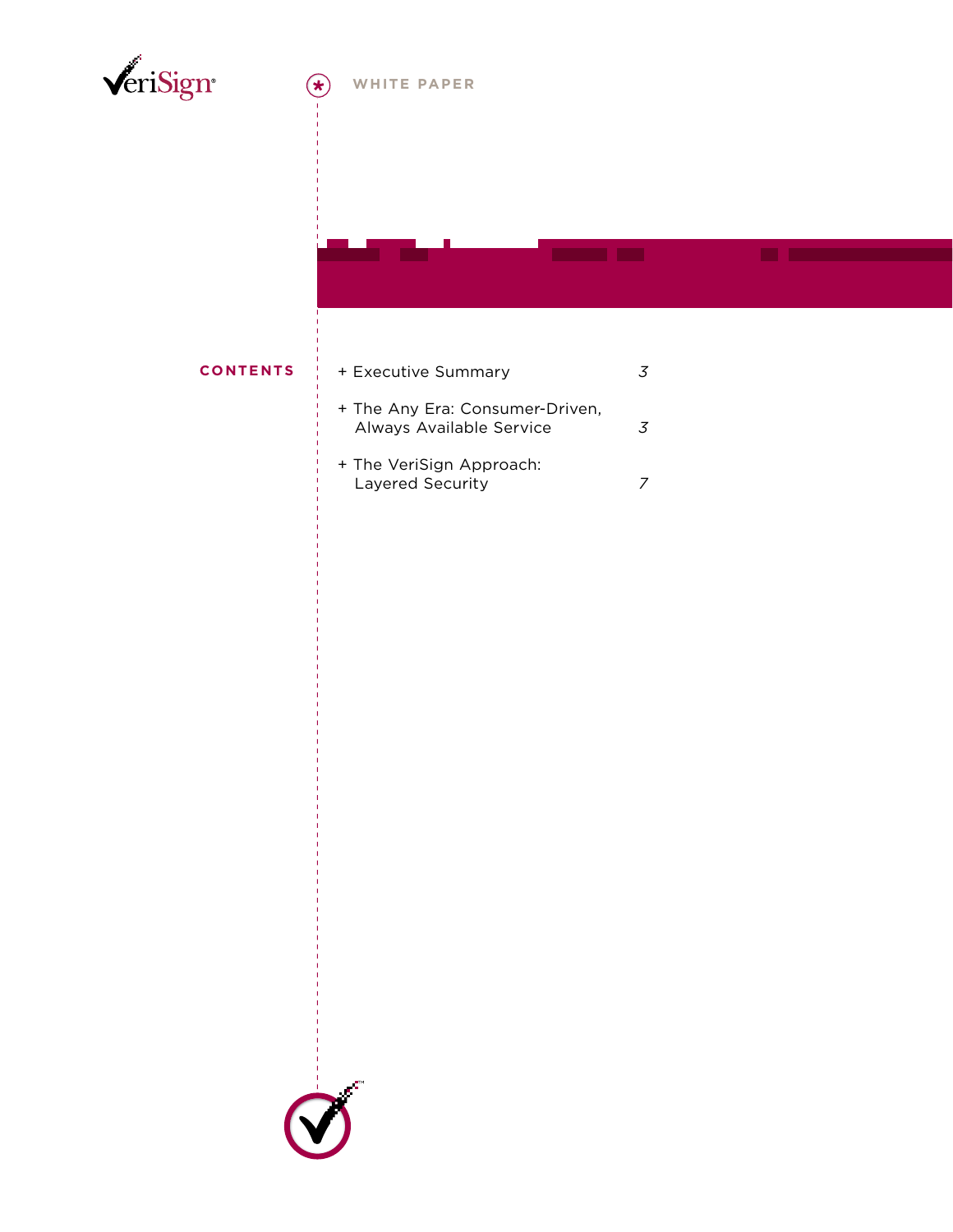<span id="page-2-0"></span>

# Security in the Any Era: Balancing Risk, Cost, and the User Experience

#### + Executive Summary

The Internet has matured from a phenomenon to a transformational infrastructure that is changing our society. Consumers can conduct business from virtually anywhere, and they increasingly expect companies to provide access to services, content, and information anytime, from any device. As enterprises open and extend their networks to accommodate the demands of this "Any Era," threats and vulnerabilities increase. These threats target the key assets of online business: consumers, brands, Web sites, and internal networks. When attacks on these assets occur, they undermine consumer confidence and growth of the digital economy. VeriSign offers a layered, systematic approach to mitigating threats to Any Era assets. Using this approach, complementary security layers fortify each other to create a solution that is stronger than the sum of its parts, while making the user experience as rich and seamless as possible.

#### + The Any Era: Consumer-Driven, Always Available Service

Recent technology improvements, the expansion of Internet Protocol (IP) networks, and mass adoption of the Internet and wireless devices have induced a cultural transformation. Our society is increasingly shifting from physical interaction to digital interaction, and this shift is changing how people work, live, and play. Online socialnetworking communities, shopping, banking, bill payment, and entertainment are part of daily life. At the same time, online services and information are giving consumers (whether individuals, organizations, partners, or suppliers) more choice and more control over who gets their business. Companies can no longer dictate how, where, and when to deliver their services and products; they can't even restrict offerings to one-size-fits-all. In addition, companies must be prepared to handle unexpected spikes in usage, as consumers migrate in large numbers to digital services. Consumers are in charge, and they expect easier, more integrated access to personalized information, entertainment, content, and commerce anytime, from anywhere, via any channel, network, or device. To remain competitive in this new "Any Era," today's businesses must provide an exceptional online experience that meets these demands quickly, conveniently, and *securely*—with minimal complexity or cost to the consumer. Security and consumer trust are vital to maximizing opportunity.

#### *Maximizing Opportunity by Building Consumer Trust*

Although online usage has climbed steadily in recent years, consumers still have legitimate concerns about identity theft, credit card data breaches, phishing scams, counterfeit products sold online, and other security issues. These concerns overshadow the user experience and dampen consumption of online services and products. In one study, 53% of online consumers stated that concerns about breaches had affected their purchasing behavior. The same study shows that online sales are a net positive for retailing (i.e., they don't just cannibalize but increase overall sales), yet more than \$2 billion in sales probably did not occur last year because of security concerns. *1*

<sup>1</sup> 2007 Gartner, Inc. Trends in Consumer Security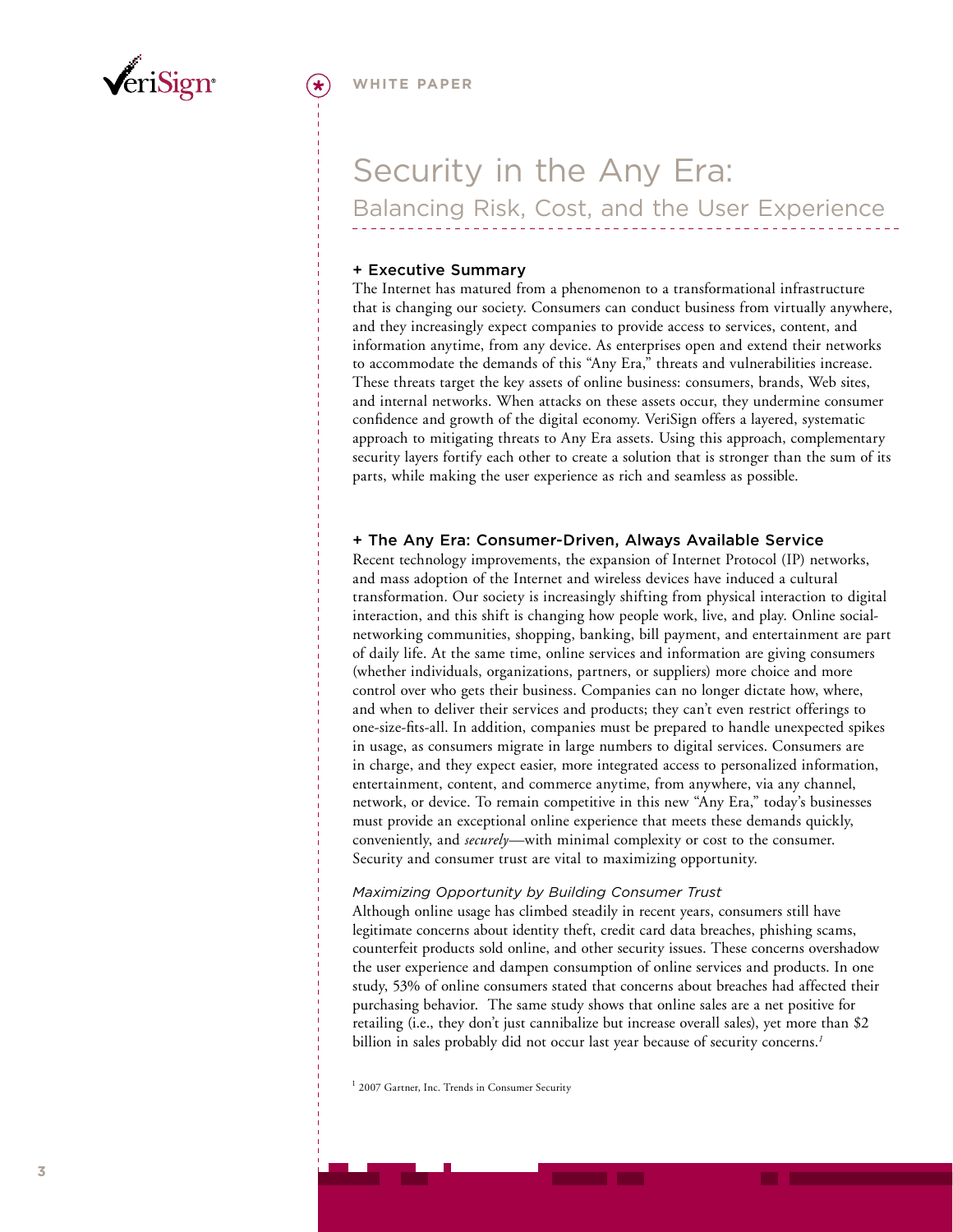

#### **white paper**

To take full advantage of the productivity and revenue opportunities presented by the Any Era, businesses must increase consumer trust and usage. They must protect not only consumers, but also their brands, networks, and Web sites, and they must ensure that all online content, communication, and commerce remains secure at every layer of transmission and storage. Consumers have access to multiple sources of information, and any security breach—even if it does not affect consumers directly—raises doubts about a company's overall security posture.

#### *Key Business Assets of Any Era Networks*

Online businesses must protect the following categories of assets in order to create a more secure end-to-end user experience: consumers, brands, Web sites, and networks. End-to-end security is necessary not only to preserve consumer trust and encourage online usage, but also to avoid financial losses and regulatory penalties.

#### + Consumers

Consumers are one of a company's most valuable assets, and maintaining their trust is paramount. Regardless of how, when, or why consumers access the Internet, companies must be able to secure their transactions and verify their identity as transparently as possible. Doing so helps protect consumers' online information from identity theft, fraud, and unauthorized access to confidential data. Because passwords are highly vulnerable to compromise, passwords and user IDs alone are rarely sufficient for high-value interactions. Multi-factor authentication combined with server-side fraud monitoring and protection provides a stronger solution, and can be used with a variety of credentials such as smart cards, tokens, and cell phones.

*According to results of an extensive survey conducted by the U.S. Department of Justice, identity thieves victimized 3.6 million households, representing three percent of the population, in one six-month period. In addition, identity theft costs about \$US 6.4 billion per year. (U.S. Department of Justice, National Crime Victimization Survey 2004, [www.ojp.usdoj.gov/bjs/pub/press/it04pr.htm,](www.ojp.usdoj.gov/bjs/pub/press/it04pr.htm) published April 2006)*

#### + Brands

Brand trust and loyalty are critical to a company's success—especially for financial institutions, pharmaceutical companies and healthcare organizations, and e-commerce sites. Negative sentiment, consumer activism, counterfeit goods, theft of intellectual property, typo squatting (redirection of traffic using a known brand to attract consumers), phishing, and other forms of brand abuse can destroy hard-earned credibility, divert customers to illegitimate sites where fraud may be committed, and drain revenue. To protect brands, companies must have early warning systems to detect and thwart fraud attempts. They must also be able to manage, monitor, and respond quickly to reputation, phishing, and counterfeiting threats.

*As many as one in ten IT products sold globally may actually be counterfeit, which equates to \$US 100 billion in lost IT revenue. (KPMG, Managing the Risks of Counterfeiting in the Internet Technology Industry, <www.kpmg.co.uk/pubs/050274.pdf>as of 3/21/07).* 

*In developing countries, up to 50% of imported drugs are estimated to be counterfeit, endangering the health of consumers and diverting revenue from pharmaceutical companies. (Ibid KPMG)*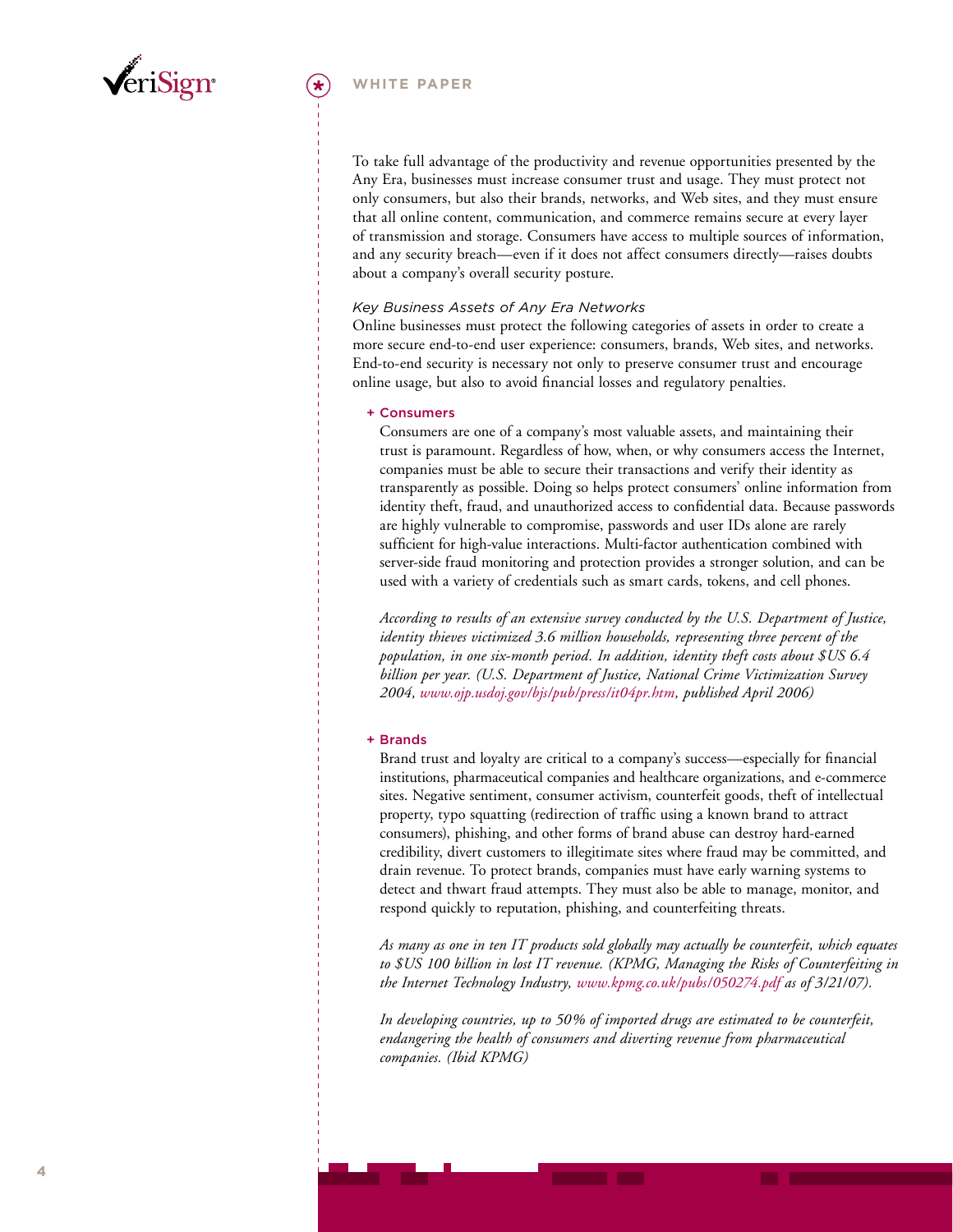

*Phishers use email spam and Internet resources to wage phishing attacks, in which they impersonate legitimate businesses and Web sites in order to obtain personal, high-value information from unsuspecting consumers. The intent is to use the information for financial gain (e.g., fraud or identity theft).* 

#### + Web Sites

Companies must protect their Web sites in order to ensure that their brands, customers, and transactions are not compromised by phishers, hackers, unauthorized users, or other malicious actors. Besides ensuring that only authorized users can access site resources, companies must provide prominent visual cues to help users quickly determine that a Web site is legitimate. Most Internet users are familiar with the tiny lock icon that appears on pages that have been encrypted by Secure Sockets Layer (SSL) Certificates. They may also know that the "https" in their browser's address bar indicates that the site has authenticated itself with an SSL certificate. However, these elements alone do not indicate who issued the SSL Certificate or whether the certificate is trustworthy. Extended validation (EV) SSL Certificates provide additional cues that help to extend trust online, such as turning the address bar green or displaying the name of the certificate owner.

The number of phishing attacks grew from 15,050 in June 2005 to 29,930 in January 2007, a nearly 100% increase in 19 months (Anti-Phishing Working Group, Phishing Activity Trends, March 2007).

#### + Internal Networks and Application Infrastructure

The network is a company's core business IT asset. As companies open their networks to not only customers, but also business partners and development shops throughout the world, the number of access points increases—and so do the opportunities for exploitation. Adding to the challenge is the increase in compliance requirements dictated by the Sarbanes-Oxley Act, the payment card industry, the FFIEC, and other regulatory bodies.

Threats to the network and applications can originate from many sources outside or inside the firewall. Employees can accidentally or intentionally introduce denial of service (DOS) attacks, adware, spyware (malicious code that tracks victims' online activity), viruses, and other malicious code. Passwords can be compromised. Security policies may be enforced inconsistently. Improperly integrated security systems and other hardware and software configurations may also expose the system.

Compounding the problem, hackers and the attacks they wage have changed significantly over the past few years. Hackers are developing malicious code more quickly, and they are becoming more technically sophisticated in the way they circumvent network controls such as anti-virus software and firewalls. Their attacks are stealthier and more targeted, affecting specific industries, organizations, groups, individuals, and product sets. And, whereas the chance for notoriety once motivated them, today's hackers often seek financial gain or revenge.

*VeriSign identified 16,627 unique malicious codes in 2005, a 62% increase over the preceding year.*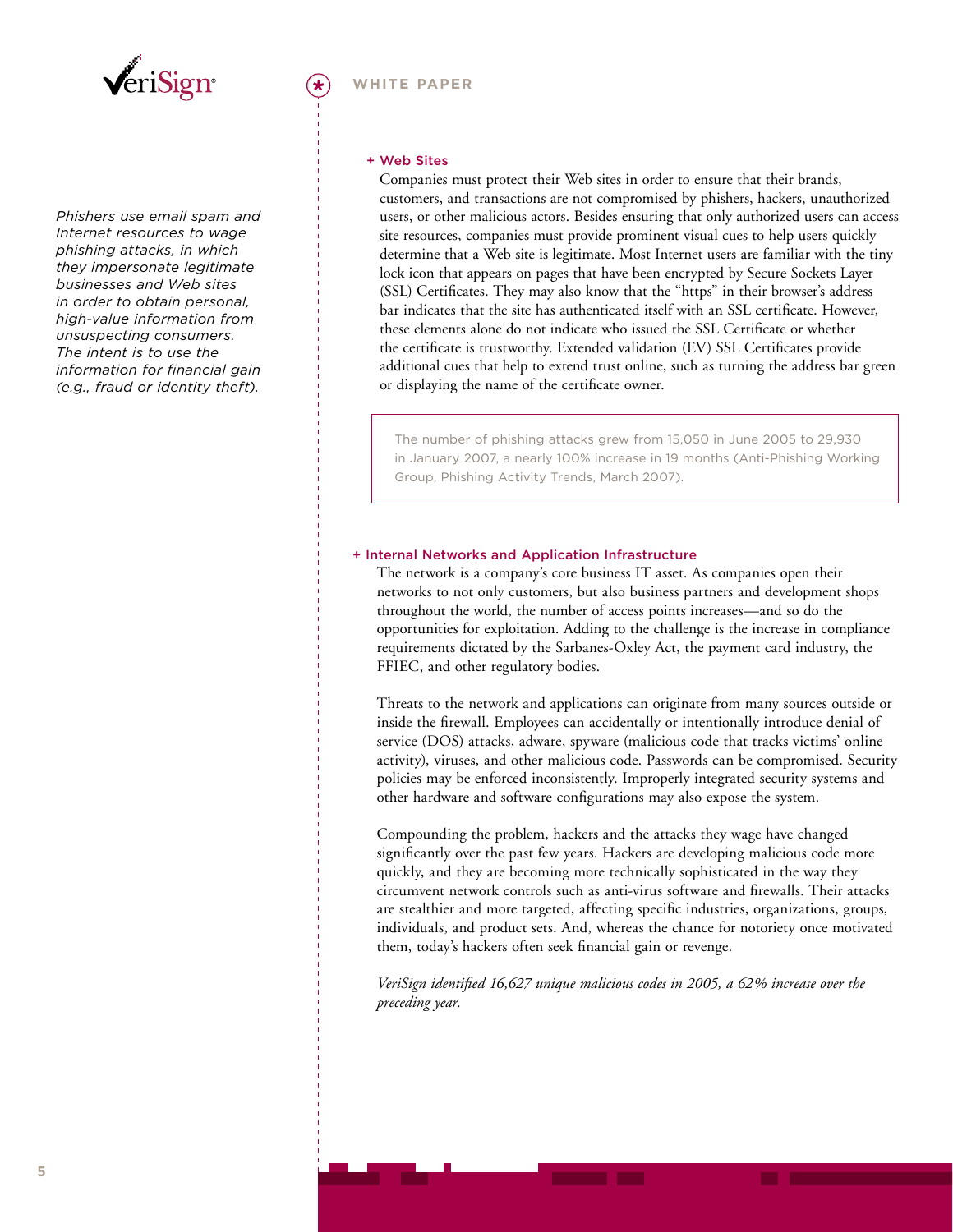

#### *Piecemeal Asset Protection*

As companies modify their infrastructure to provide legitimate users with easier, more integrated access to data of all kinds, they must protect every layer of assets—consumers, brands, Web sites, and networks. Although security technology exists to protect specific assets of Any Era businesses, no single product or product suite provides a total security solution—and no combination is foolproof. Companies are often faced with cobbling together dozens of point products and services to create a piecemeal solution that offers only partial security to parts of the overall infrastructure. These reactive, one-dimensional solutions often increase complexity, cost, and risk. In-house personnel must integrate, test, and maintain disparate systems, and they must make significant investments in training. Economies of scale are lost by working with multiple vendors and maintaining multiple service level agreements. And system incompatibilities, policy oversights, and integration errors introduce security holes and vulnerabilities. In addition, intelligence gathering capabilities are rarely as robust as those provided by outside security consultants and managed service providers, who tend to have faster, more global access to information about network vulnerabilities, impending attacks, and solutions.Even when all products or product suites are operating correctly, point solutions cannot adequately address the Any Era user-experience paradigm or protect the multiple layers of online business assets that comprise the Any Era ecosystem. They simply lack the foundation, coordination, and resources to deliver the skill set, technology, global intelligence, or third-party trust that the Any Era requires.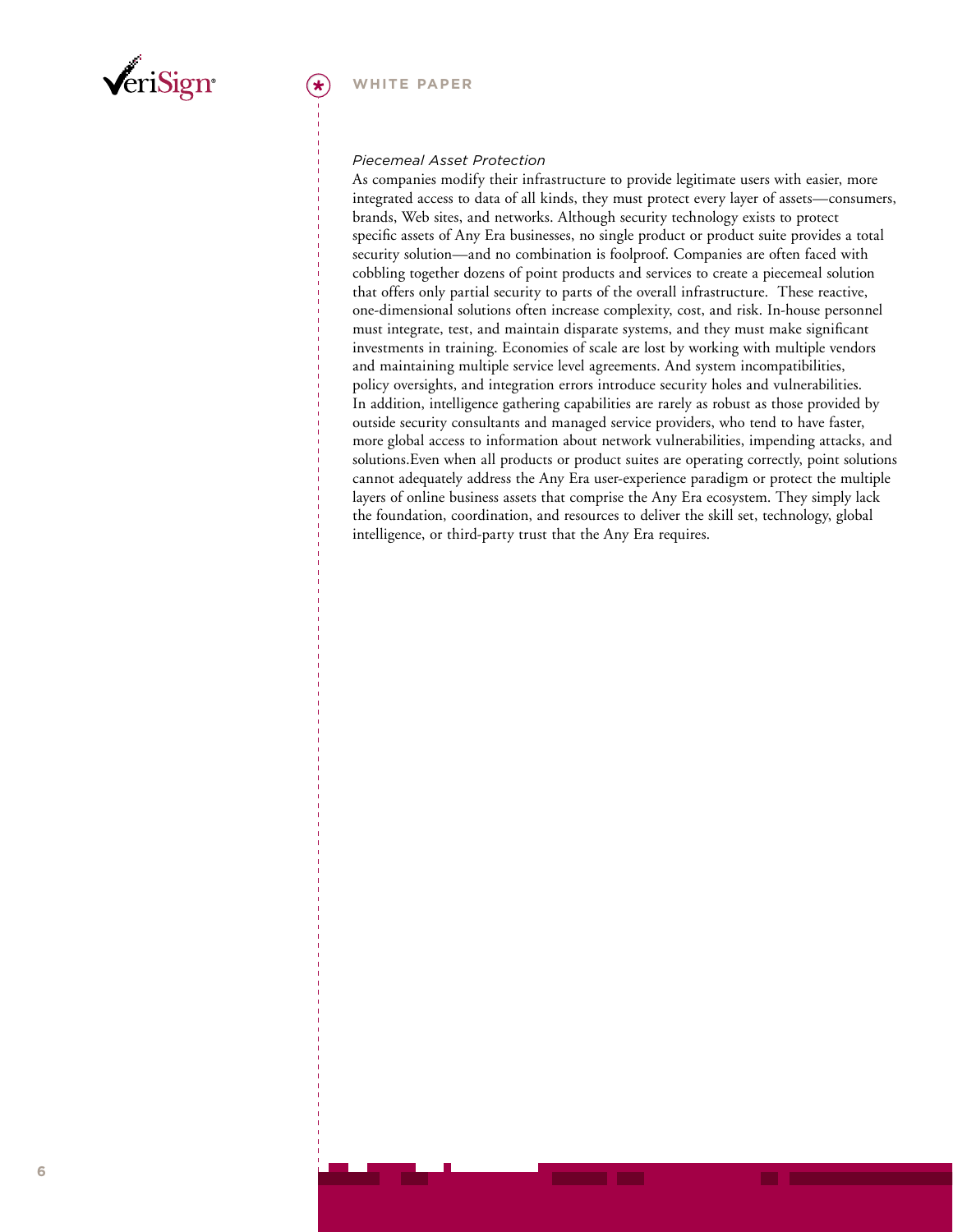<span id="page-6-0"></span>

#### + The VeriSign Approach: Layered Security

VeriSign operates digital infrastructure that enables and protects billions of interactions every day across the world's voice and data networks. VeriSign runs the infrastructure that supports the world's *.com* and *.net* domains, protects over 93% of the Fortune 500's Web properties, manages over 5,000 security devices on behalf of worldwide enterprises, and monitors over 2 billion security events every day.

VeriSign approaches asset protection differently. Instead of point solutions, VeriSign uses a systematic, layered approach to security that includes end-to-end services and expert assistance in enabling and protecting networked interactions. "Layered security" acknowledges that a foolproof solution is probably not achievable, but that proper tradeoffs between risk, cost, and user experience in selecting security products and services can result in the best security solutions to protect a company's consumers, brand, Web properties, and network. When developing and implementing a layered defense, VeriSign consultants work with the company's existing infrastructure and third-party technology and service providers to provide the best solution for a company's unique assets. VeriSign considers not only the company's security needs, but also its overall business and the end-to-end user experience. By layering multiple integrated technologies, VeriSign's layered defense provides a cumulative effect that offers as secure a solution as practical when risk, user experience, and cost are weighed. In addition, the VeriSign services model saves companies time and money by allowing them to focus their resources on core business objectives.

VeriSign's layered defense solutions help protect all the online business assets required for networked interactions, including consumers, brands, Web sites, and internal networks.



## Figure 1: VeriSign's Layered Defense Solutions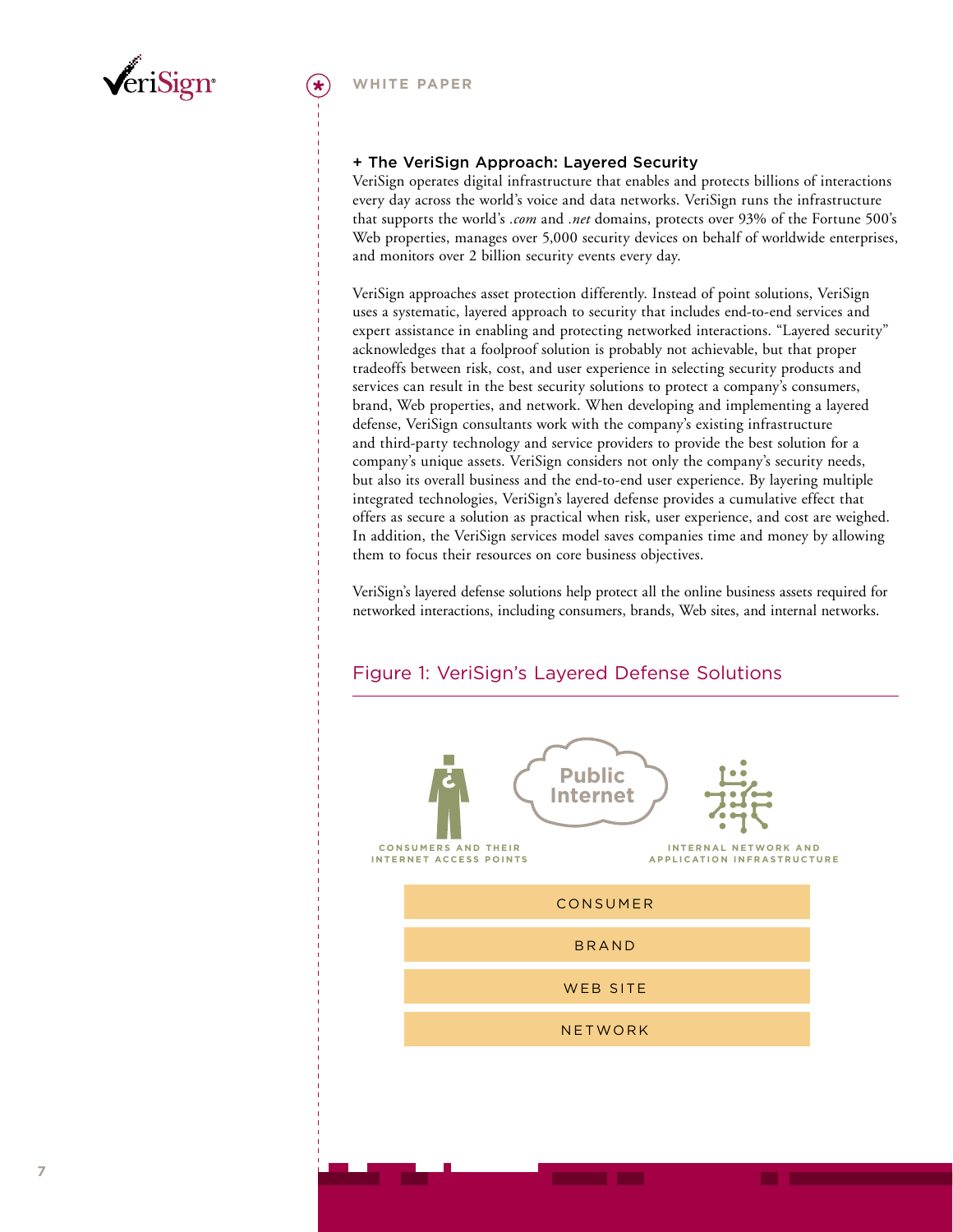

#### *Consumer Identity Protection and Fraud Prevention*

VeriSign's layered authentication solution combines strong user authentication and intelligent fraud monitoring and detection to provide in-depth defense—while minimizing impact on the user experience. Two services help ensure that a user is who he or she claims to be: VeriSign ® Identity Protection (VIP) Fraud Detection Service and VIP ® Authentication Service. Based on open standards, both services are OATHcompliant to help support strong authentication across all users, all devices, and all networks. Unlike shared-secret based authentication (in which the site authentication and the user authentication are linked) the services operate independently of each other, providing more autonomous verification.

VIP Fraud Detection Service provides invisible server-side fraud monitoring and fraud detection. By leveraging Internet fraud experience, state-of-the-art technology, hands-on analysts, and an intelligent network to identify fraud patterns and anomalies, the service bases decisions on more comprehensive data than a simple shared-secret mechanism.

VIP Authentication Service provides standards-based two-factor authentication and includes options for supplemental factors, including standalone hardware devices such as one-time password (OTP) tokens and "soft" devices such as voice-enabled tokens, mobile device tokens, and SMS OTP. Authentication mechanisms are linked to a network that binds one identity to multiple parties in the network, so that users can use a single device to access multiple services.

#### *Brand Monitoring*

VeriSign's multi-layered approach to brand protection includes domain management as well as monitoring, detection, and response services that help companies quickly identify and resolve issues that affect their digital brand and reputation. VeriSign ® Brand Protection Services include monitoring and detection mechanisms that provide early warning of potential counterfeiting, phishing, brand abuse, or affiliate noncompliance activity and enable analysts to respond rapidly and effectively to incidents —even when take-down action is necessary. The services use two related strategies to ensure that companies receive well-distilled, relevant, and organized results. First, the services custom-build all incident detection and prioritization capabilities according to the unique business needs of the company and industry. Second, the services prioritize legitimate incidents by evaluating the *context* in which they occur. Built on VeriSign's proven infrastructure and strengthened by VeriSign's global relationships and seasoned analysts, these services help organizations protect revenue, lower operational costs, and preserve consumer, supplier, and partner confidence—all while alleviating the burden associated with an in-house brand monitoring infrastructure.

#### *Extended Validation (EV) SSL Certificates for Web Site Verification*

To enable consumers to easily identify legitimate sites, VeriSign layered defense solutions offer extended validation (EV) SSL certificates. When a site uses an EV certificate to authenticate itself, the consumer's browser displays easily understood visual cues to provide tangible assurance of a site's authenticity. The address bar turns green, a large lock icon appears next to the address, and the certificate issuer's name is displayed. This functionality is based on open standards and is present in all current Microsoft browser versions, including Internet Explorer 7. More than 400 large organizations in North America are deploying EV SSL certificates, and VeriSign anticipates that most major e-commerce sites and Microsoft will educate their end users about EV certificates, making this mechanism a universally recognized tool for authentication. The VeriSign Seal provides an additional visual cue to users. Any customer using VeriSign-issued SSL certificates can place the Seal on its SSL-secured pages. Research indicates that users react very positively to the Seal as VeriSign is the most widely recognized security brand by Internet consumers.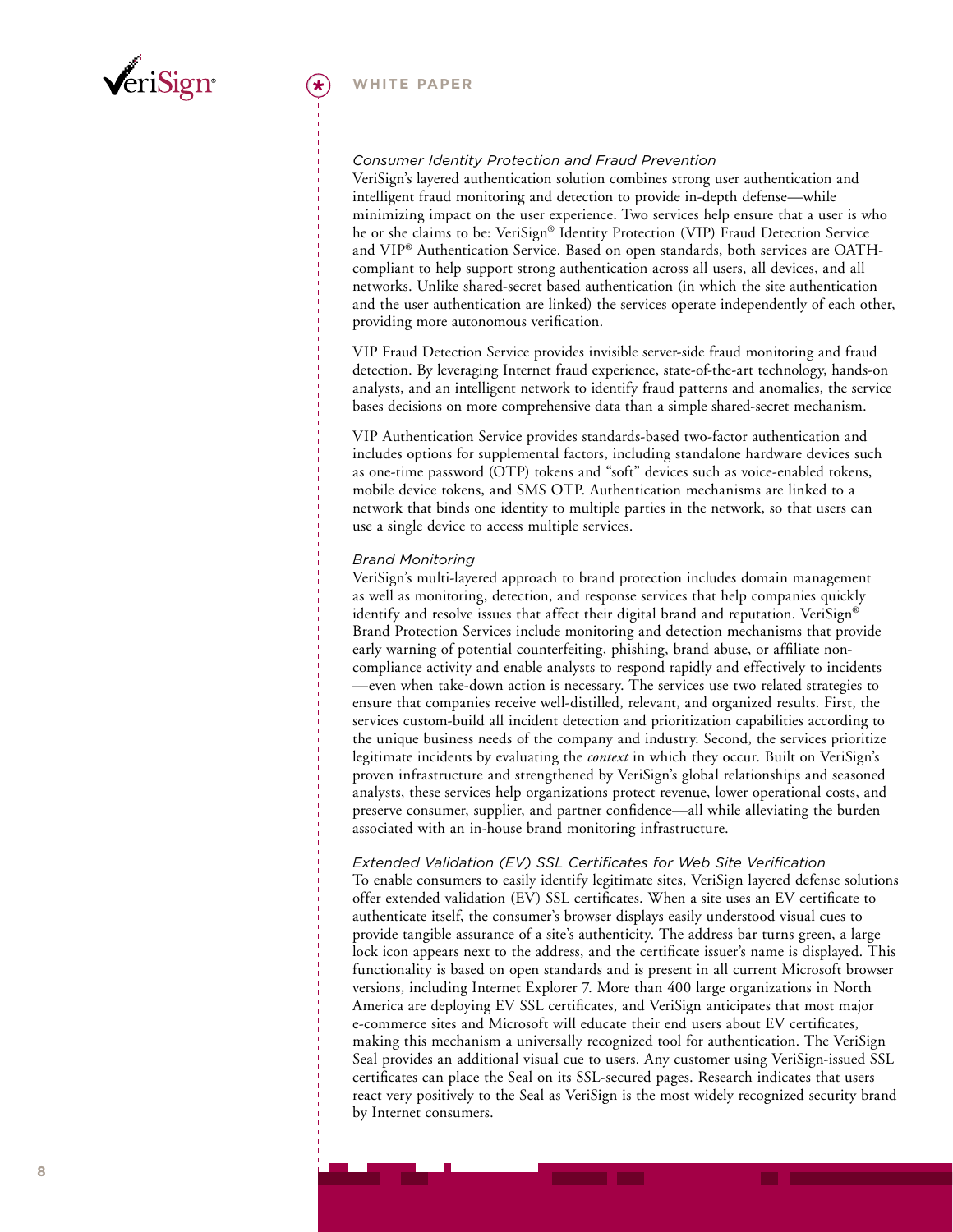

#### *Multi-Pronged Network Defense*

VeriSign leverages an extensive intelligence-gathering network, proven methodology, state-of-the-art tools, and highly skilled professionals to deliver comprehensive, multilayered defense against network-based security threats and vulnerabilities. Using these resources, companies can gauge risk more accurately and respond rapidly and appropriately to protect business-critical data and systems. VeriSign's layered network defense includes a variety of services, including (but not limited to):

- + Security assessments and compliance consulting (VeriSign® Global Security Consulting)
- + Context-based threat intelligence (VeriSign® iDefense Security Intelligence Service)
- + Managed firewall and intrusion prevention services with advanced event correlation (VeriSign® Managed Security Services)
- + Managed Domain Name System services (VeriSign® DNS Assurance)
- + Enterprise authentication for employees and business partners (VeriSign® Unified Authentication)
- + Secure mobile device management (VeriSign® Mobile Device Management Services)

This multi-faceted approach gives companies a holistic network security solution that allows them to optimize existing resources while comprehensively managing risk.

#### *Real-World Expertise*

VeriSign® Global Security Consulting leverages exceptional regulatory knowledge, vendor neutrality, subject matter expertise, business acumen, and unique intelligence gathering capabilities to tailor practical, layered defense solutions that help protect a company's assets, while making the best use of existing in-house personnel, technology, and processes. VeriSign security professionals are trained, certified, and experienced in the design, acquisition, and deployment of all major security solutions. With an average of ten years' experience in enterprise information security, and many with multiple security and audit certifications, VeriSign consultants demonstrate expertise across the entire information security and privacy spectrum.

The VeriSign consulting team complements skill and training with proven, real-world experience. Forty percent of VeriSign Global Security Consulting engagements center on security assessments, and most consulting service customers are in regulated industries (mainly financial services, healthcare, and retail). VeriSign security professionals encounter a broad range of security issues and environments in their daily work, giving them experience that would be difficult to accumulate working within a single company. In addition, they are up-to-date on—and conversant in—the myriad compliance and auditing requirements of industries and the federal government. Because security is its core business, Global Security Consulting can justify continued investment in highly qualified staff, ongoing training, and state-of-the-art assessment and monitoring technology. In addition, technology, methodology, and personnel are already proven and in place, saving valuable time when deploying a layered defense solution.